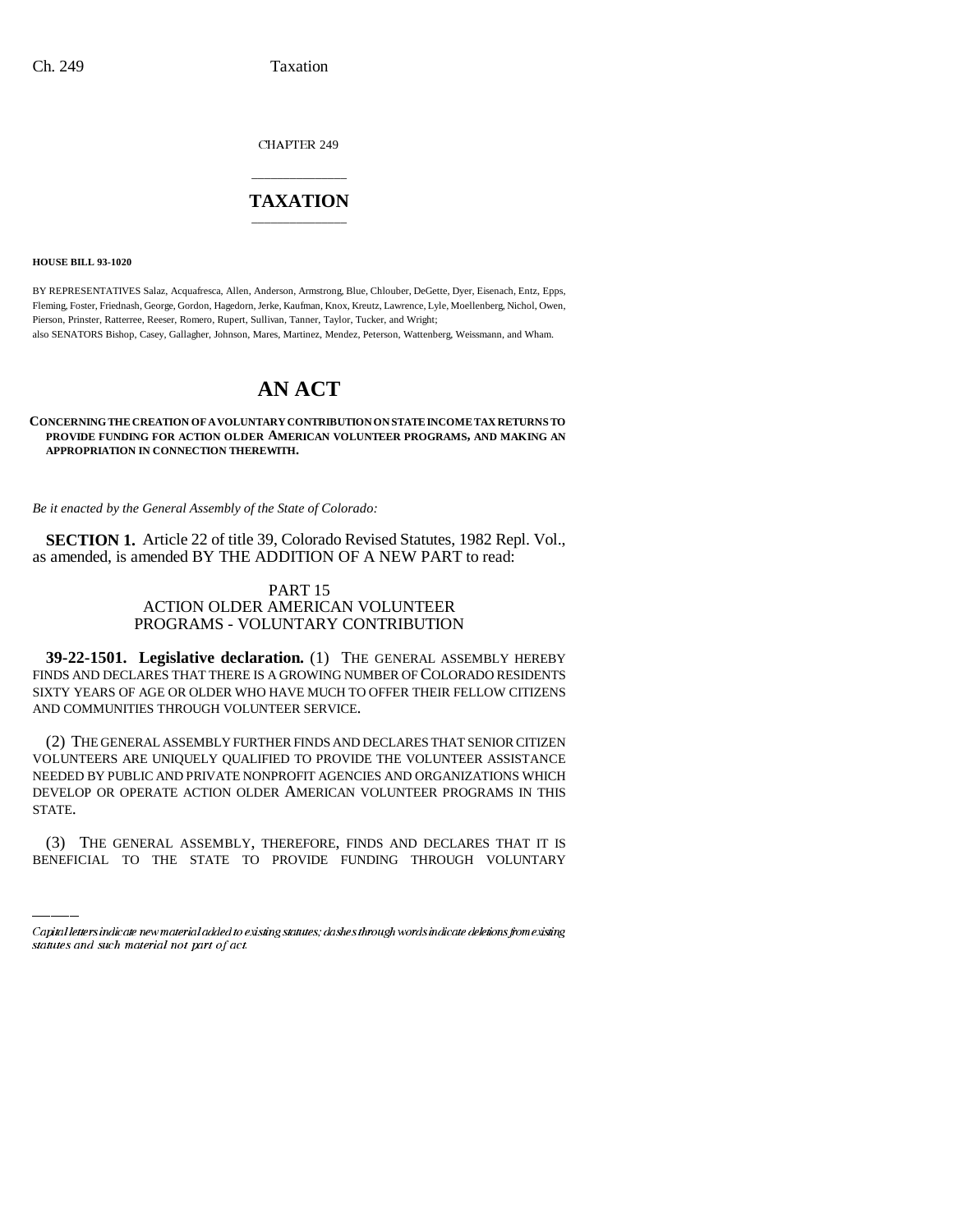Taxation Ch. 249

CONTRIBUTIONS TO ACTION OLDER AMERICAN VOLUNTEER PROGRAMS IN ORDER TO INCREASE VOLUNTEERISM AMONG SENIOR CITIZENS, FURTHER EMPOWER THEM TO CONTRIBUTE TO THEIR COMMUNITIES THROUGH VOLUNTEER SERVICE, ENHANCE THE LIVES OF THE VOLUNTEERS AND THOSE WHOM THEY SERVE, AND PROVIDE COMMUNITIES WITH VALUABLE SERVICES.

**39-22-1502. Voluntary contribution designation - procedure.** (1) FOR INCOME TAX YEARS COMMENCING ON OR AFTER JANUARY 1, 1993, BUT PRIOR TO JANUARY 1, 1996, EACH COLORADO STATE INDIVIDUAL INCOME TAX RETURN FORM SHALL CONTAIN A LINE WHEREBY EACH INDIVIDUAL TAXPAYER MAY DESIGNATE THE AMOUNT OF THE CONTRIBUTION, IF ANY, SUCH INDIVIDUAL WISHES TO MAKE TO THE ACTION OLDER AMERICAN VOLUNTEER PROGRAM FUND CREATED IN SECTION 39-22-1503.

(2) THE ACTION OLDER AMERICAN VOLUNTEER PROGRAM ESTABLISHED BY THIS PART 15 SHALL BE ADMINISTERED BY THE COLORADO OAVP DIRECTORS, INC., A COLORADO NONPROFIT CORPORATION.

**39-22-1503. Contributions credited to action older American volunteer program fund - appropriation.** (1) THE DEPARTMENT OF REVENUE SHALL DETERMINE ANNUALLY THE TOTAL AMOUNT DESIGNATED PURSUANT TO SECTION 39-22-1502 AND SHALL REPORT SUCH AMOUNT TO THE STATE TREASURER AND TO THE GENERAL ASSEMBLY. THE STATE TREASURER SHALL CREDIT SUCH AMOUNT TO THE ACTION OLDER AMERICAN VOLUNTEER PROGRAM FUND, WHICH FUND IS HEREBY ESTABLISHED IN THE STATE TREASURY. ALL MONEYS IN THE ACTION OLDER AMERICAN VOLUNTEER PROGRAM FUND AT THE END OF A FISCAL YEAR, AFTER APPROPRIATIONS MADE PURSUANT TO SUBSECTION (2) OF THIS SECTION, SHALL REMAIN IN THE FUND TO BE USED FOR THE PURPOSES SET FORTH IN THIS PART 15 AND SHALL NOT REVERT TO THE GENERAL FUND OR ANY OTHER FUND. IN ACCORDANCE WITH SECTION 24-36-114, C.R.S., ALL INTEREST DERIVED FROM THE DEPOSIT AND INVESTMENT OF THIS FUND SHALL BE CREDITED TO THE GENERAL FUND. AT THE END OF EACH FISCAL YEAR, THE STATE TREASURER SHALL TRANSFER ALL DESIGNATED MONEYS IN THE ACTION OLDER AMERICAN VOLUNTEER PROGRAM FUND TO THE COLORADO OAVP DIRECTORS, INC., AS DIRECTED PURSUANT TO SECTION 39-22-1502 (2).

(2) (a) THE GENERAL ASSEMBLY SHALL APPROPRIATE ANNUALLY FROM THE ACTION OLDER AMERICAN VOLUNTEER PROGRAM FUND:

(I) TO THE COLORADO OAVP DIRECTORS, INC., SUCH AMOUNT AS IS NECESSARY TO PROVIDE FUNDING FOR ACTION OLDER AMERICAN VOLUNTEER PROGRAMS WHICH MEET THE QUALIFICATIONS SET FORTH IN SUBCHAPTER II OF CHAPTER 66 OF TITLE 42 OF THE UNITED STATES CODE, AND ANY REGULATIONS PROMULGATED THEREUNDER, AND FOR ANY ADMINISTRATIVE COSTS INCURRED BY SUCH CORPORATION IN CONNECTION THEREWITH; AND

(II) TO THE DEPARTMENT OF REVENUE ITS COSTS OF ADMINISTERING MONEYS DESIGNATED AS CONTRIBUTIONS TO THE FUND PURSUANT TO THIS SECTION.

(b) APPROPRIATIONS MADE BY THE GENERAL ASSEMBLY PURSUANT TO THIS SUBSECTION (2) SHALL NOT EXCEED MONEYS IN THE ACTION OLDER AMERICAN